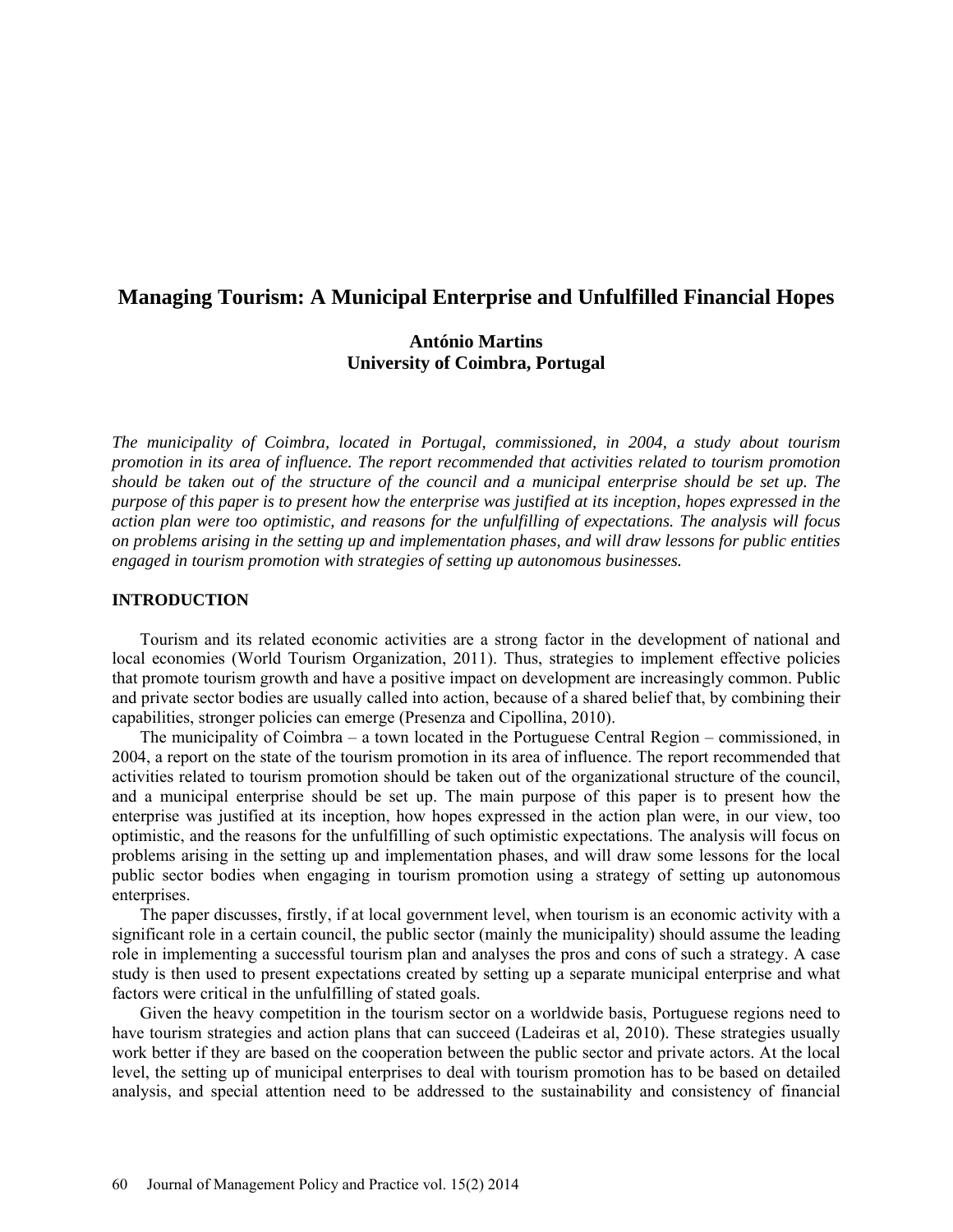projections. When municipalities and tourism enterprise managers have difficulties in attracting business from private economic agents and are not able to diversify risk by wooing private shareholders, the probability of an unsuccessful experience increases, as shown by the case.

Municipalities, when discussing the implementation of tourism strategies, should be particularly aware of two factors: the consistency of operating and financial forecasts, and the critical point of bringing together public and private actors to increase the probability of a successful venture.The paper can be useful for local government officials when deciding about tourism promoting strategies and the best ways to implement them. Particular pitfalls are highlighted in the paper, contributing to a better understanding of developing tourism promotion programs when the public sector is involved.

The paper contributes to the literature by, based on a case study, drawing a more general lesson to public sector decision makers when dealing with the frequent situation on how to implement local strategies for tourism development. We believe that most of the complexities highlighted in the paper, and the reasons for the failure of the strategy, can be a useful warning sign for public decision makers.

To address the topic under analysis the paper is organized as follows: section 2 presents a review of relevant literature; section 3 deals with tourism as a central economic activity and the role of the public and private sectors in defining and implementing promotion strategies; section 4 focuses on the research process and method; section 5 presents the case study that is at the core of the paper - the setting up of a municipal enterprise to promote tourism, its evolution and complexities regarding the relation between public and private actors; section 6 presents a discussion and broader implications of the issue; section 7 concludes.

### **LITERATURE REVIEW**

Tourism is a key economic sector in the world economy. Tourism activities around the globe and the economic sectors that are connected with them are at the forefront of growth and development strategies of many regions and countries (World Tourism Organization, 2011).

At a macroeconomic level, the touristic sector produces growth, income and development. Cities and regions can be saved from decline by well-conceived strategies for tourism development.

In the European Union, the tourism and economic growth relationship was researched, among others, by Mello-Sampayo F. and Sousa-Vale S. (2010) for a panel of 31 European countries over the period 1988–2010. The authors concluded that there is robust evidence of a relation between tourism and GDP in European countries. Their results also show that tourism development has a higher impact on GDP in the South than in North.

Balaguer and Cantavella-Jordá (2002) analyzed the role of tourism in the Spanish economic development. They found empirical evidence of growth originated by the touristic sector, with a strong economic multiplier. Also, the income level of regions where tourism had a greater role benefited from such position.

For the Latin American case, Eugenio-Martín et al (2004) studied the impact of the tourism sector in income and employment. They present evidence that production and income related to tourism activities are important components of increasing living standards. Additionally, they found support for the hypothesis that employment rates are positively affected by the development of the touristic sector in particular regions.

In the case of Portugal, international tourism receipts represented, in 2010, 6% of GDP and 7.5% of employment (World Tourism Organization, 2011; Banco de Portugal, 2011; Varum et al, 2011).

Tourism has many sides as an economic and social activity. Its contribution to GDP and employment can be high. Its impact on particular regions or communities can be very important in terms of raising living standards. And it can also have a huge impact on the heritage of many places, not always for good. Such a wide economic and social influence attracts the attention of governments, be it a national, regional or local levels (Fazenda et al, 2010; Ladeiras et al, 2010; Font and Ahjem, 1999).

Given the growing importance of tourism, its relevance as a management topic is regularly highlighted. Authors and organizations whose focus is on the interplay between tourism and the public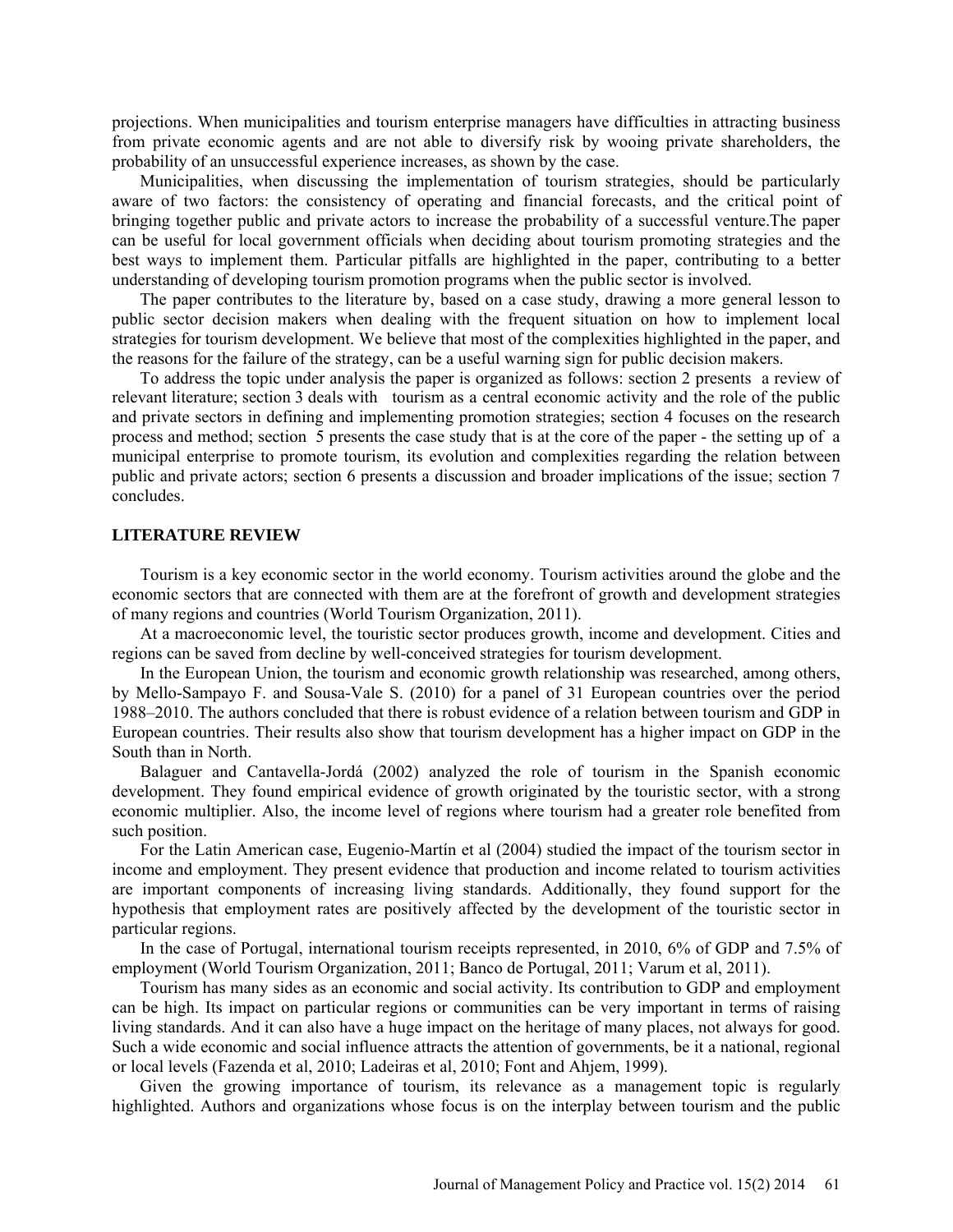sector (Varum et al, 2011; Tourism Insights, 2011; Presenza and Cipollina, 2010; OECD, 2008) usually stress the fact that it is quite difficult for the myriad of small or micro entities engaged in the tourism business to have the critical dimension to develop a wide array of activities, essential to successful strategies.

Examples of such activities are plenty. The identification of national or regional strategies in terms of branding or market segmentation; the promotion of particular destinations at the national or international level; the access to funding in order to sustain such activities; and the setting up public bodies that regulate tourism activities to deal with the environmental, historical or cultural impact of touristic flows and ensure that it develops as sustainable activity (Font et Ahjem, 1999; Turismo de Portugal, 2011).

At the local government level, when tourism is an economic activity with a recognized importance in a certain council, a thorny question usually arises: should the public sector (mainly the municipality) assume the leading role in all the mentioned activities to implement a successful tourism strategy? Or, given the usual features attributed to enterprises that fall outside the municipalities´ umbrella (more flexible, less encumbered by financial rules and other legislation) should municipalities, in cooperation with the private sector, set up separate entities to develop such strategies? (Palmer, 1996; Dredge, 2006).

Besides of the direct the role of the public sector, a growing interest in the involvement of private economic agents has been gaining ground. Some forms of partnerships have been fashioned in several countries, as a sway to maximize the impact of strategies based on tourism to develop regions or countries (Weiermair et al (2010).

This trend has not been without dangers. Aspects such risk allocation between public and private bodies, the alignment of strategic aims of different entities, performance criteria to be established and regularly appraised, and the financial commitments of involved partners, are fields where pitfalls have happened.

In Portugal, in the last decade, after an earlier period when tourism development was seen a typical public sector duty, the trend was clearly one that favored the setting up of separate entities, aiming at building partnerships between municipalities and the private sector. The main objective was the promotion mutual advantageous ways of capturing the potential benefits of tourism as a vector for sustainable development (Fazenda et al, 2010; Ladeiras et al, 2010). Coimbra was no exception, and in 2005 a municipal enterprise was set up with this objective.

# **TOURISM AS A CENTRAL ECONOMIC ACTIVITY AND THE ROLE OF THE PUBLIC AND PRIVATE SECTORS**

In this section the importance of tourism as a key economic activity, at the world level and to the Portuguese economy, will be highlighted, in order to justify its growing status as a topic of interest to studies focusing on the public sector.

#### **Tourism in the World: Some Trends**

According to the World Tourism Organization (2011), tourism's contribution to the world GDP is estimated at around 5%. On employment terms, its direct and indirect jobs represent between 6% and 7% of total worldwide jobs. In many economies, such as small islands and some developing countries, tourism is the biggest economic activity.

In spite of occasional setbacks, international tourism has shown a strong growth: 25 million tourists in 1950; 277 million in 1980 and 940 million in 2010. (World Tourism Organization, 2011).

In 2010, and reflecting the state of the world economy, recovery of arrivals was stronger in emerging economies  $(+8%)$  than in advanced ones  $(+5%)$ . What is remarkable is the fact that, even in more fragile economies, tourism flows do not show signs of abating, giving it a resilient nature, quite important in terms jobs and income, in times of economic hardship.

Tourism can play an important role in creating jobs for unskilled or semi-skilled workers, as well as having a multiplier effect in other economic sectors that are closely related to it (e.g., construction, travel,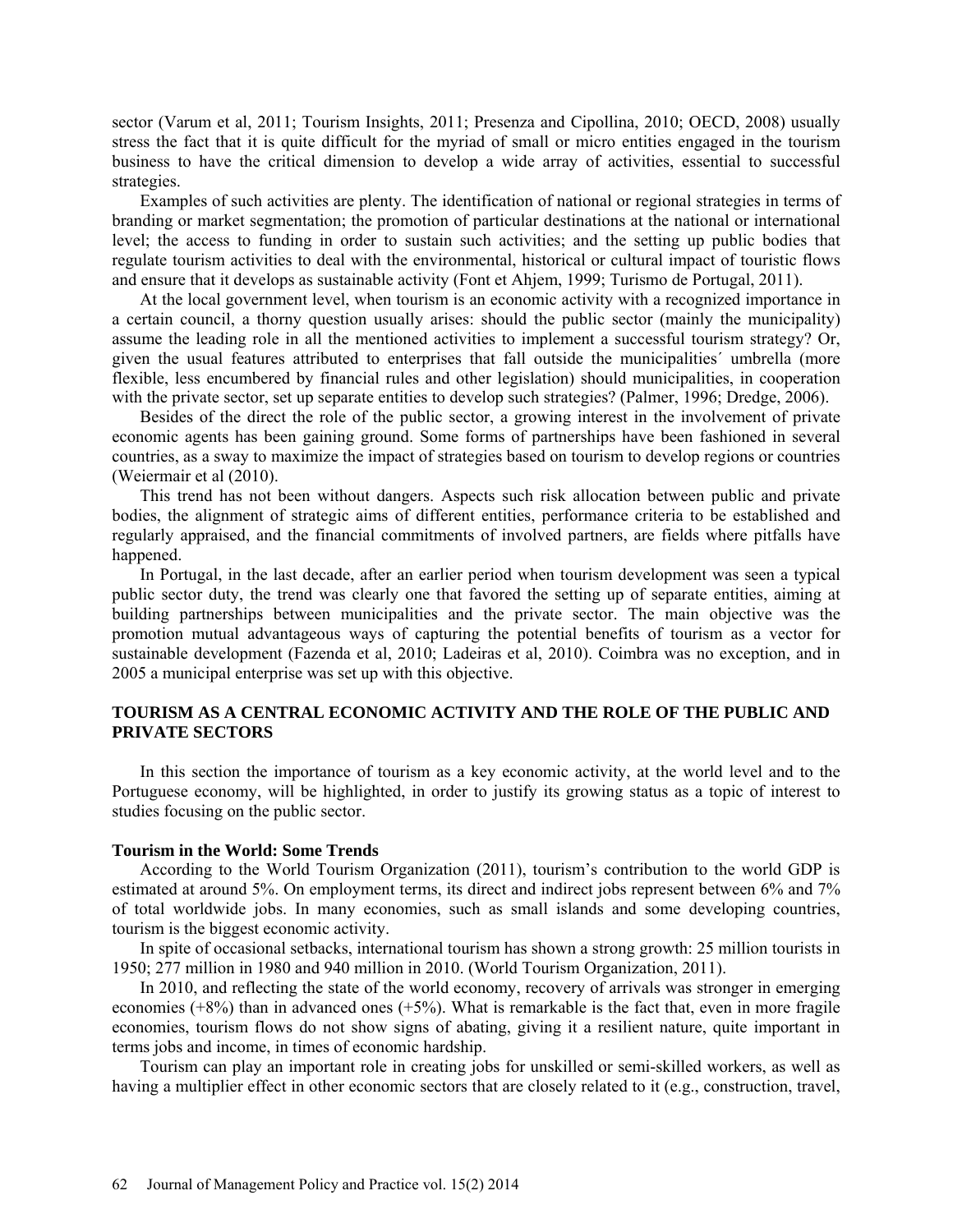leisure). For many countries tourism is a key export and a precious source of foreign exchange (OECD, 2008).

On a macro level, the recent rise of China as a tourism destination is the most relevant significant change. According to the World Tourism Organization, (2011, p.5), "*the most significant change among the top ten by international arrivals in 2010 was the rise of China to third position, ousting Spain, having overtaken both the UK and Italy during the past few years".*

The OECD (2008) reports a growing movement of retirees from high income to lower income countries, not just for holidays but for longer residence periods. Some positive effects of this trend in travel infrastructure, employment for locals and engagement in civic activities are mentioned. On the other hand, prices of real estate and the cost of living can increase with the influx of such groups.

What is certainly foreseeable is that tourism in poised for even stronger growth, and every country is trying to ride this trend to get economic and social gains from a worldwide phenomenon. This is also true for Portugal.

#### **Tourism in Portugal: A Short Brief**

Activities directly related with tourism represented, in 2010, circa 6% of GDP and 7,5% of jobs in Portugal. By 2020 tourism, and its direct and connected activities, is expected to contribute 17% of GDP and 23% of total jobs (Varum et al, 2011).

The UK, France, Spain and Germany are the main countries originating tourist flows to Portugal. New destinations in both sides of the Mediterranean, Latin America and the Caribbean, and Africa, are putting a significant pressure on the Portuguese touristic sector. However, the attractive factors usually associated with Portugal are still holding reasonably well in face of strong competition. (Eusébio, 2006).

According to Turismo de Portugal (2011, p. 16), the cumulative annual growth rate (CAGR) of tourists visiting Portugal between 2006 and 2010 was 2,3%. The strategic plan for 2011-2015 conceived for the Portuguese tourism development centers on moving from a "sun and beach" country to a renewed emphasis on heritage, gastronomy, wine and nature. An international effort to attract higher income visitors is highlighted, with the central government playing a key important role in partnership with the most important private players (e.g., hotel associations, travel agencies, regional development agencies).

Table 1 shows some economic indicators related to the Portuguese tourism sector.

|                                                                       | 2008   | 2009  | 2010   |
|-----------------------------------------------------------------------|--------|-------|--------|
| International tourism receipts<br>(USD million)                       | 10.943 | 9.635 | 10.090 |
| Tourism contribution to the<br>external balance ( $\epsilon$ million) | 4.501  | 4.196 | 4.658  |
| Tourism contribution to the<br>external balance (% of GDP)            | 2,6    | 2,5   | 2,7    |

**TABLE 1 SOME INDICATORS RELATED TO THE PORTUGUESE TOURISM SECTOR**

Sources: Own elaboration based on World Tourism Organization (2011) and Banco de Portugal (2011)

This short brief on the Portuguese tourism sector clearly shows its economic importance in terms of GDP, jobs and external balance. At the same time, the comparative advantages the country offered in the past – a relatively cheap sort of seaside vacation - are under severe threat. New ways of promoting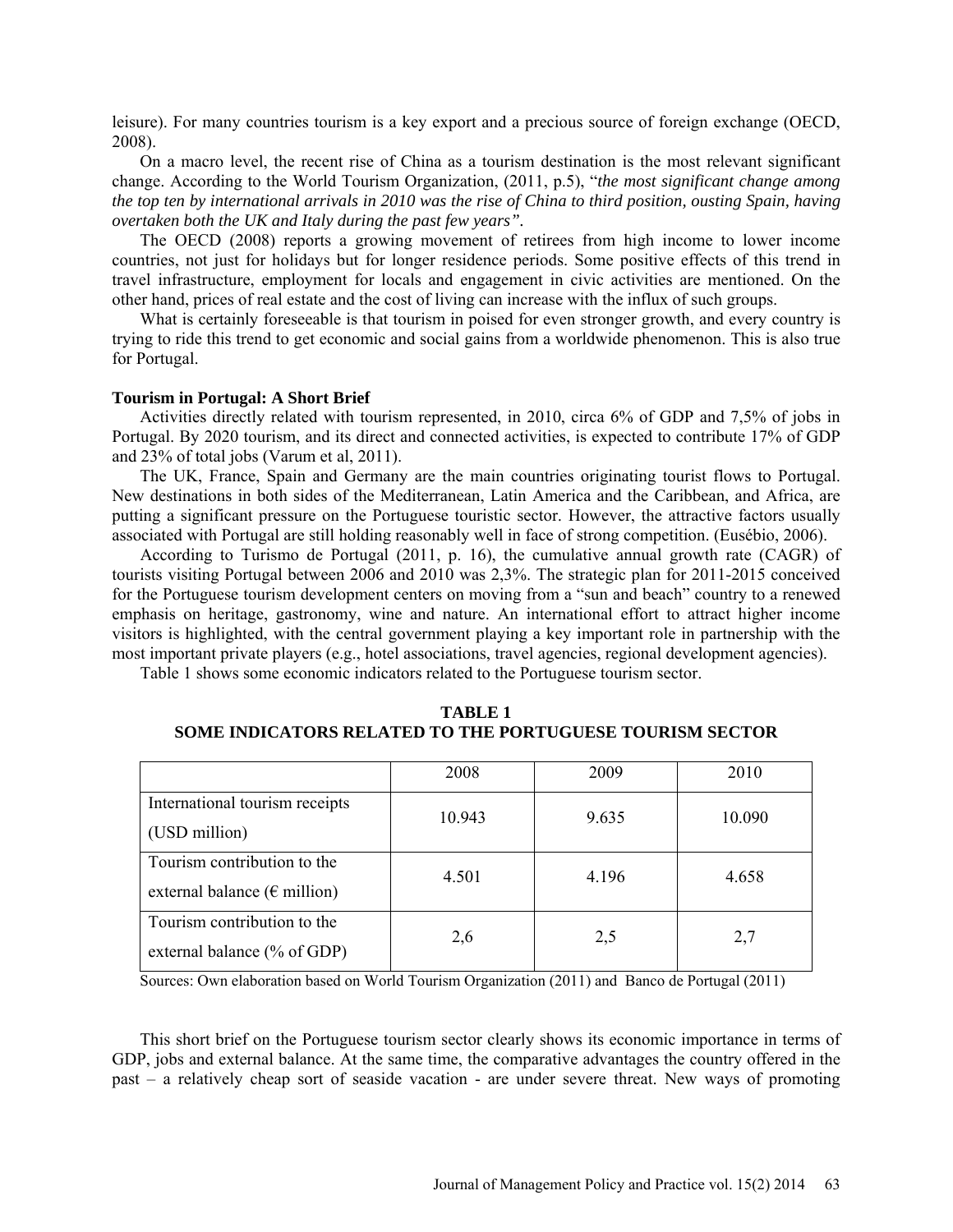Portugal as a destination and attract new segments of visitors are moving to the core of tourism development.

#### **The Role of Public Sector in the Tourism Activity and the Involvement of Private Entities**

This section will, firstly, present a very short view of the general worldwide trends related to the influence of the public sector in the tourism activity, the cooperation with private sector agents, and then focus on the recent Portuguese experience.

### *The Worldwide Situation*

Font and Ahjem (1999) offer a rationale for the involvement of the public sector in tourism activities, stating that a purely free market based structure will not be optimal. The reasons for departing from a free market system in the tourism activity are several. First, many of the tourism players are small businesses that have not the scale to gather and process information regarding demand trends and tourists´ preferences. Second, private profit maximization does not take account of environmental and social impacts of tourism. Additionally, the public sector owns and manages many of the tourism infrastructures (e.g., historical sites, natural parks) and can take into consideration potential conflicting views on the use of such infrastructures.

The authors argue that tourism plans should consider these questions and be implemented by a public body. However, they also underline that results can be improved with the participation of private actors engaged in providing the products and experiences demanded by tourists.

Presenza and Cipollina (2010) and Pforr (2006) provide a characterization of the public sector role in tourism activity. Planning and marketing activities derived from this role require the involvement of public and private actors. This collaboration has important potential benefits:

- It enhances and legitimates the decision making process
- It can solve potential conflicts in a more efficient way
- It is a way for a better coordination of the activities of the stakeholders involved

The vital engagement of public sector in tourism planning and marketing is also stressed by Tourism Insights (2011), stressing the following roles: creating networks of businesses that are at the core of implementing wide strategies, providing support to the diversified types of actors that operate in the sector, and promoting and leading marketing initiatives, especially the ones that require scale and international clout.

Concerning tourism planning at national, regional or local level, there is a strong literature consensus about the need for coordination between public sector and private actors. (OECD, 2008; Ladeiras et al, 2010).

Only a supportive public sector combined with collaborative and aligned private interests can produce a combination of stakeholders that is a necessary condition to produce successful tourism strategies. The strategic planning process should be strongly participated in order to identify the involved stakeholders with the guidelines and action plans that emerge from such strategies.

### *The Involvement of the Portuguese Public Sector in Tourism Activity and the Engagement of Private Actors*

The general consensus found in the international literature is also present in the research into tourism activity done in Portugal.

Turismo de Portugal (2011), in its strategic plan for 2011-2015, stresses that one of the key purposes of a public agency in the area of tourism is to function as a facilitator between public bodies and private companies, mainly in the planning and promotion phases.

Varum el al (2011) point that the need to control pressures towards the environment caused by some tourism related activities call for a strong public sector regulating involvement. Also, the qualification of the workforce employed in the tourism sector can be a priority that public entities can help to enhance.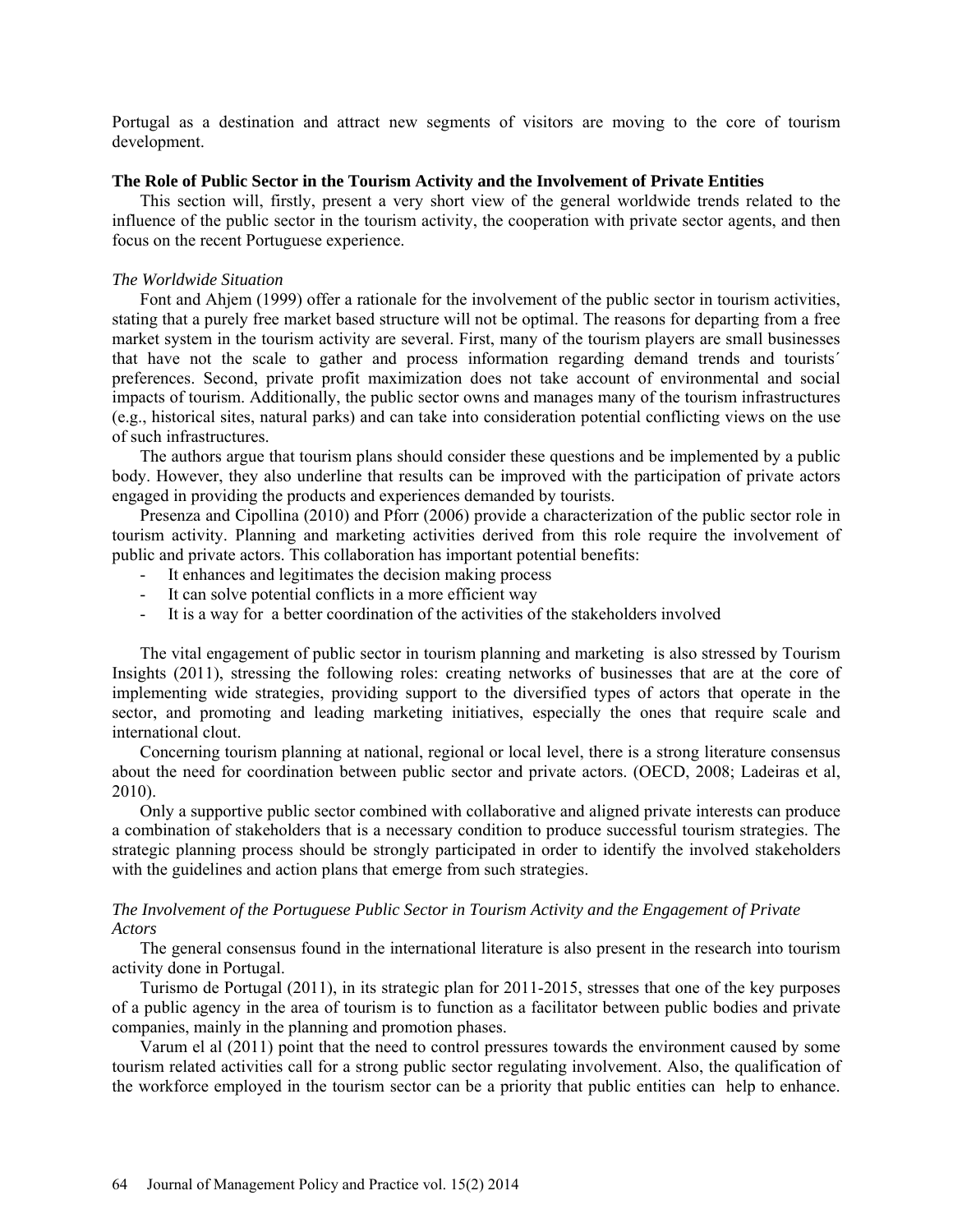On a more local scale, the regulation of real estate and construction industry are tasks where the intervention of public bodies is generally required.

On a more practically oriented research, Ladeiras et al (2010), focusing on the case of the Open Academy of Tourism, and Fazenda et al (2010), analyzing the case of the Douro Valley Tourism Plan, are both quite supportive of the partnership approach. The latter present a model of public intervention in the Douro Valley Tourism plan where, form the national to the local levels, instruments and policies are aimed at improving governance, provide strategic objectives and priorities and seeking funding for crucial initiatives.

Ladeiras et al also conclude that public entities working in the tourism area should promote partnerships between public and private organizations. But they also conclude with a note of caution, by stressing one important factor that created instability in the sector. This is related to the fact that, many times, elected or nominated public bodies design strategies and plans that, for lack of previous coordination with key private players, and absence of day to day involvement with the private sector, fail to achieve the desired results.

### **RESEARCH PROCESS AND METHOD**

This paper describes and discusses the application of the case study methodology to a municipal enterprise that was deemed to foster tourism development in a Portuguese town and its surrounding region.

Case studies are an established research tool for management research (Yin, 2010). In the tourism area, case studies have been often used as a research method to highlight and discuss general trends in the sector (Ladeiras et al 2010; Weiermair et al 2010; Palmer 1996) .

This methodology has the advantage of using detailed information about motives and concrete actions of parties involved. It places a high emphasis on the actual workings of a specific process, as it cannot produce generalized results based on statistical models. It analyses real life situations and aims at establishing some critical points that can be used as lessons for involved stakeholders, be they shareholders, managers, workers, and others.

In this research, the author acted as consultant-researcher, doing practice-oriented work in an organizational context (Ter Bogt and Van Helden, 2011). Our intervention was that of an expert called in the process of appraising the possible strategic decisions that local councilors had to take regarding the future evolution of the municipal enterprise. That is, presenting an outside view with potential solutions for a strategically and financially complex situation that the municipal enterprise was facing in 2011.

Our work can be categorized as 'clinical research', a branch of interventionist research which follows a problem-solving process, even if, in this case, we focused essentially at the problem identification, diagnosis and presenting a report that helped political decision makers to identify possible courses of action.

Advantages of case studies include lessons learned from field observations (Yin, 2010). To achieve such advantages, we have carefully analyzed the plan initially conceived to launch the municipal enterprise, worked with councilors, navigating the political spectrum and sensing different priorities for the enterprise, extensively analyzed the operating and financial information available, and worked with the enterprise's staff to gauge the economic rationale behind financial numbers. A detailed knowledge of the enterprise business purposes and the constraints it faced because of its strong links with a political body, was also crucial to form an opinion about the potential outcomes of the process.

In line with what usually happens within qualitative research, we have additionally examined other forms of evidence in order to collect relevant information for researching the issue. We used the financial reports of the firm for the years called into analysis, the auditors´ opinions, and the management report was also useful to convey detailed information about the firm´s operations.

In the end, a report could be presented to the councilors, regarding possible courses of action that, in our view, were open and stating the causes for a not to promising start for the municipal enterprise. (Later we will address the issue of suggested actions).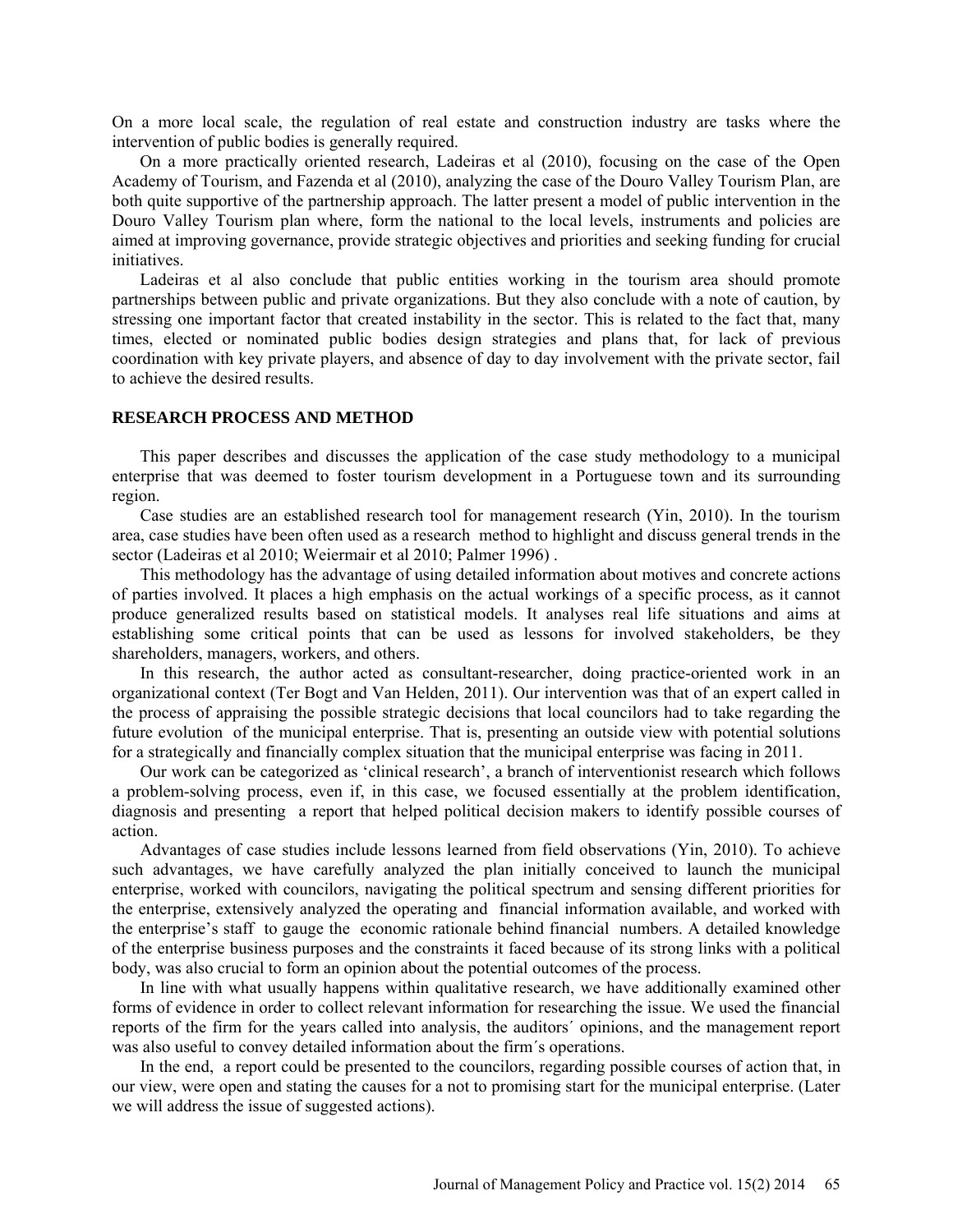The field work started in May 2011, and interviewing with interested parties happened during June-July. Our report was presented in September 2011.

# **THE CASE: A MUNICIPAL ENTERPRISE TO PROMOTE TOURISM, ITS EVOLUTION AND LESSONS LEARNED IN PUBLIC MANAGEMENT**

# **Tourism in the Coimbra Region and Reasons for Setting Up the Municipal Enterprise**

In 2004 the municipality of Coimbra commissioned a report on the state of the tourism sector in Coimbra and its area of influence, which is the Portuguese central region. Coimbra has a significant heritage, hosting a university created in the XIII century, several roman and gothic churches, is close to the seaside and also very close to two wine regions (Dão and Bairrada). Health care services are also a significant source of people flows to the town. All around the year, academic and religious festivities are also a source of attraction.

The mentioned report was very straightforward, by stating that all the factors justifying the attractiveness of Coimbra as a touristic destination were not being capitalized by the existing structure. One of its main recommendations was to set up an autonomous entity, with an important role for the municipality, but open to other actors.

According to the report, the new entity should have two overriding aims:

- Enhancing the "Coimbra" trade mark in the internal and external markets for tourism;
- Seeking diversified financing sources to sustain projected investments without increasing the financial contribution of the municipality relatively to previous levels, that is, when tourism promotion was under the municipality organizational structure.

As shown in tables 2 and 3, the financial projections shown: a profitable operation – with the exception of 2006 – a sustainable increase in equity, and a positive cash flow.

The report ended with the following words: *"Nonetheless some foreseeable financial difficulties, we are confident that with private sector involvement, the new enterprise has all the conditions to be a successful one, increasing the tourism activity in Coimbra and its region, creating wealth for all the tourism agents in the area".*

## **TABLE 2 SELECTED PROJECTED ECONOMIC AND FINANCIAL DATA REGARDING THE NEW ENTERPRISE**

|                                            | 2006        | 2007       | 2008       |
|--------------------------------------------|-------------|------------|------------|
| Revenues not dependent on the municipality | 257.115,98  | 293.365,98 | 340.740,99 |
| Total operating revenues                   | 624.115,98  | 659.115,98 | 686.740,99 |
| Net profit                                 | $-4.947,83$ | 7.577,80   | 18.744,97  |
|                                            |             |            |            |
| Total assets                               | 1.664.058   | 2.381.289  | 2.379.815  |
| Equity                                     | 70.052      | 77.630     | 96.375     |

Source: Own elaboration based on the "Report for the creation of the municipal enterprise"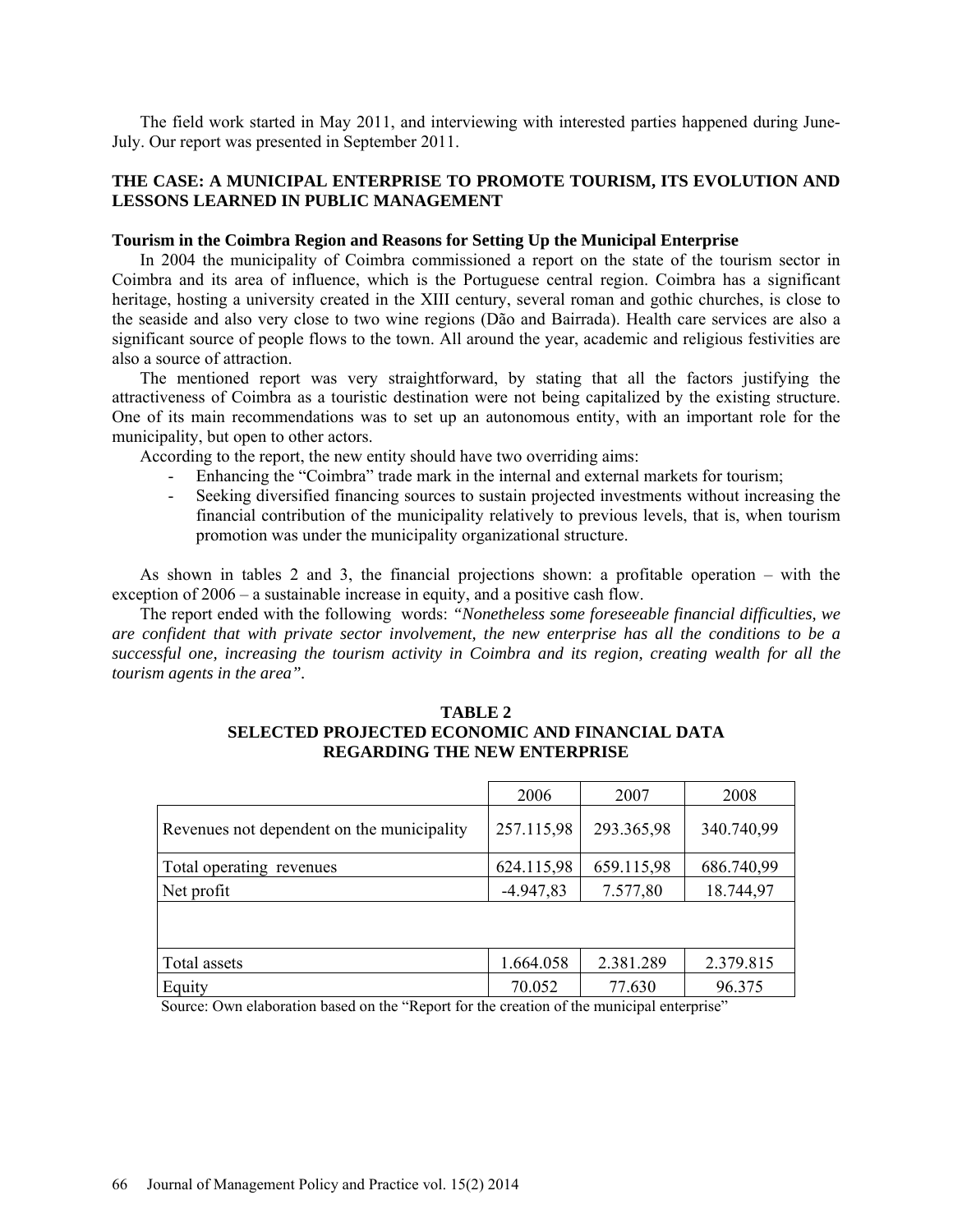|                                     | 2006            | 2007            | 2008            |
|-------------------------------------|-----------------|-----------------|-----------------|
| Annual inflow from the municipality | 1.250.000,00    | 1.250.000,00    | 1.250.000,00    |
| Subsidies from EU funds             | 1.324.500,00    | 1.326.375,00    | 1.356.000,00    |
| Private clients' payments           | 305.968,01      | 349.105,51      | 405.481,78      |
| Other inflows                       | 512.672,49      | 497.233,79      | 432.884,42      |
|                                     |                 |                 |                 |
| Marketing promotion and other costs | $-2.853.654.62$ | $-2.860.772,52$ | $-2.923.029.90$ |
| Personel costs                      | $-404.381,52$   | $-415.593.35$   | $-427.141,54$   |
| Investments                         | $-134.856,83$   | $-23.800$       | 0               |
| Other outflows                      | $\theta$        | $-122.265.80$   | $-93.855.30$    |
|                                     |                 |                 |                 |
| Net cash flow                       | 247,61          | 282,64          | 339,46          |

### **TABLE 3 SOME ITEMS OF THE PROJECTED CASH FLOWS (€)**

Source: Own elaboration based on the "Report for the creation of the municipal enterprise"

With such a confident report and these economic and financial projections, councilors approved the creation on the municipal enterprise. But, in our view, the fact that the municipality was the sole equity owner, and no private sector agents were involved in the planning and financing of the new venture, and committed to its strategy, was not a promising sign.

Thus, at its inception, the new entity was seen just as another municipal initiative, disconnected from the tourism actors in the region (e.g., hotels, wine and food associations; university; festivities). Given what we have concluded in previous sections regarding the principles that should be observed regarding public and private sector cooperation in tourism strategies at regional and local level, it was not a very auspicious start.

Moreover, for any decision maker with a financial background, the projections of profits, and especially, cash flows are very worrying. With expected total cash inflows of the magnitude seen in table 3, the net expected cash flow for every year is worryingly low. Any small deviation from expected values would immediately create a deficit. And, if we look to the amount of revenues to be obtained from outside clients – that is, private sector entities using the services of the new enterprise - (table 2) and cash flows from such clients (table 3), this is an area where the fulfillment of such projections would not be easy.

Moreover, table 3, shows the importance of European funds to the cash flow position of the new entity. As securing (and receiving) such funds is always subject to delays and complex audits, this was also a recipe for possible significant deviations in cash flow projections.

Thus, in our view, the financial projections shown a very fragile entity, where minor deviations could jeopardize the whole project in terms of its sustainability. The municipality was bankrolling a new entity without a proper risk sharing strategy.

### **The Reality Check: The Economic and Financial Evolution of the Enterprise and Political Implications in the Council**

Table 4 presents selected data on the economic and financial performance of the new entity from 2007 to 2010.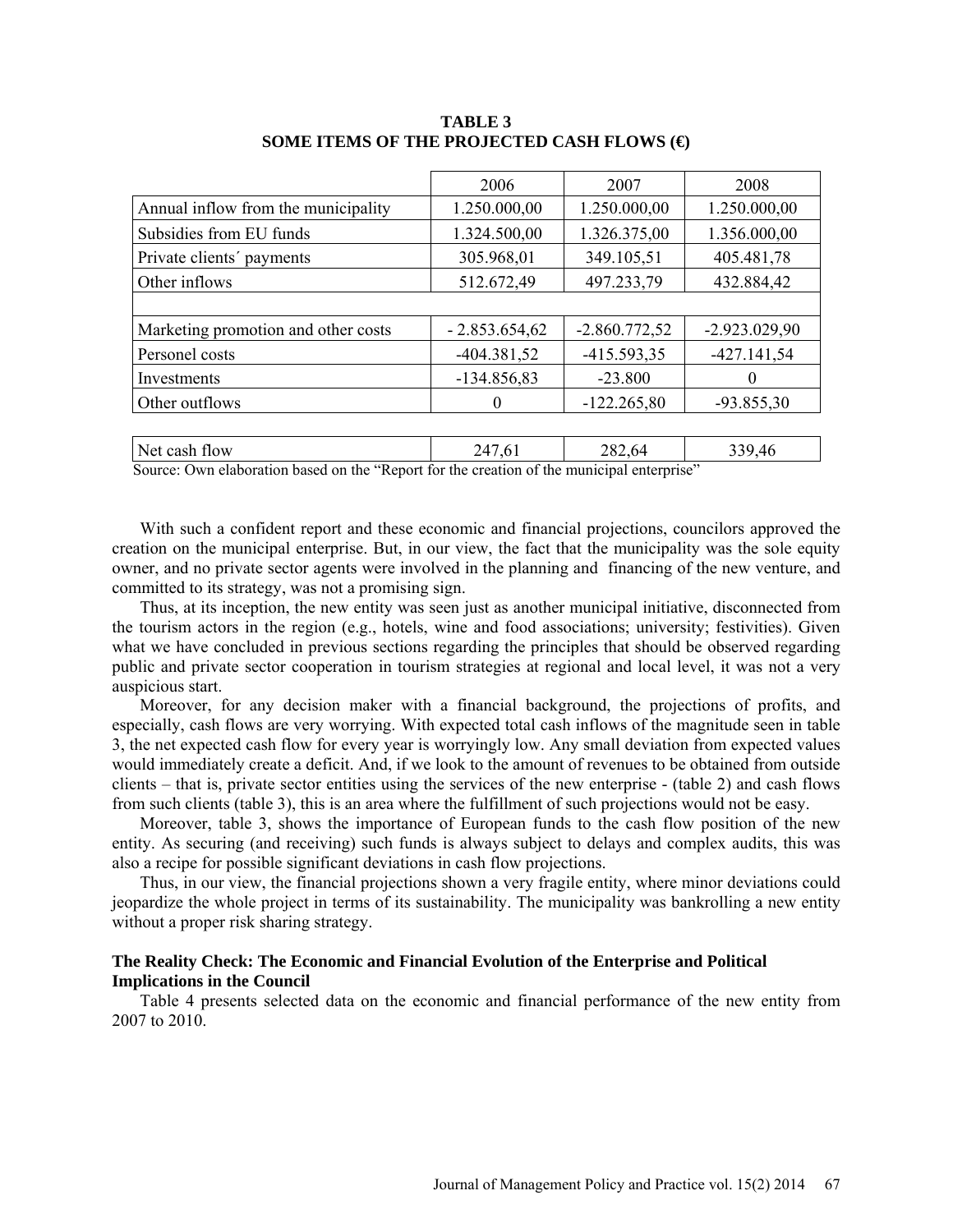# **TABLE 4 THE ACTUAL ECONOMIC AND FINANCIAL PERFORMANCE OF THE MUNICIPAL ENTERPRISE (SELECTED DATA)**

|                                              | 2007       | 2008          | 2009         | 2010          |
|----------------------------------------------|------------|---------------|--------------|---------------|
| Income                                       |            |               |              |               |
| Revenue not dependent on the<br>municipality | 4.510,74   | 63.943,29     | 122.262,29   | 29.076,48     |
| Subsidies from EU funds                      | 356.500,00 | 942.833,80    | 917.487,24   | 1.294.790,18  |
| External services (marketing and other)      | 309.402,92 | 1.127.836,55  | 863.916,44   | 1.199.521,92  |
| Personnel costs                              | 48.207,99  | 144.405,45    | 151.923,16   | 166.798,52    |
| <b>Operating income</b>                      | 2.296,53   | $-283.544,20$ | $-11.683,05$ | $-120.917,81$ |
| Net income                                   | 1.290,82   | $-278.265,65$ | 13.112,12    | $-124.921,81$ |

### **Balance sheet**

| <b>Total Assets</b> | .929,67<br>02 ا | 108.000,28    | .929,10<br>291 | .002,54<br>03. |
|---------------------|-----------------|---------------|----------------|----------------|
| Equity              | 76.290,82       | $-202.560,58$ | 96.514,20      | 22.588,54      |

### **Cash flow**

| Operating cash flow                                                                                                                                                                                                              | 110.210,75 | $-255.492.81$ | 178.533,97 | $-223.281,00$ |
|----------------------------------------------------------------------------------------------------------------------------------------------------------------------------------------------------------------------------------|------------|---------------|------------|---------------|
| Total cash flow                                                                                                                                                                                                                  | 109.446,49 | $-158.639,08$ | -22.499.97 | 3.069,98      |
| $C = C$ 11 $C$ 1 1 $d$ $d$ 1 $d$ 1 $d$ 1 $d$ 1 $e$ 1 $f$ 1 $f$ 1 $f$ 1 $f$ 1 $f$ 1 $f$ 1 $f$ 1 $f$ 1 $f$ 1 $f$ 1 $f$ 1 $f$ 1 $f$ 1 $f$ 1 $f$ 1 $f$ 1 $f$ 1 $f$ 1 $f$ 1 $f$ 1 $f$ 1 $f$ 1 $f$ 1 $f$ 1 $f$ 1 $f$ 1 $f$ 1 $f$ 1 $f$ |            |               |            |               |

Source: Own elaboration based on the "Annual financial reports of the municipal enterprise"

Data presented in table 4 confirm an economic and financial evolution that was far from encouraging. It is of particular relevance the fact that revenues from private clients (which would be one important way that private entities could engage in valuable collaboration with the new entity, by buying its services in marketing and promotion activities) were well below expectations and were declining over time. In 2010 they represent practically nothing when compared with subsidies.

Operating income and net income are heavily negative in 2008 and 2010, and in 2009 an operating loss also arises. These losses dented the enterprise equity. Thus, the municipality, being the sole shareholder, was constantly called to cover losses. Again, the lack of private shareholders meant that the financial risk was concentrated in the municipality.

Up to that time no effective effort was put in place to attract private capital to finance the enterprise. This put is capital structure dependent on the council funds – at a time of stringent public finances for Portugal – and diminished its financial standing with creditors (e.g. banks).

The same worrying picture is observed regarding cash flow. At the operating level or at the total cash flow level, deficits amounted in some years, placing pressure in the municipality.

### **The Political Process in the Council: What to Do Next and Lessons from the Case**

From the actual evolution from 2007 to 2010, a growing disenchantment was seen in the Coimbra local council. Reasons for this lack of enthusiasm were:

- The successive financial deficits that the municipality was called to cover, and the inability to woo private clients or private shareholders to strengthen the financial base of the enterprise;
- The growing tension between the councilors and the managers of the enterprise, the latter being under the focus of the politicians for not being able to turn up the enterprise into a sustainable entity;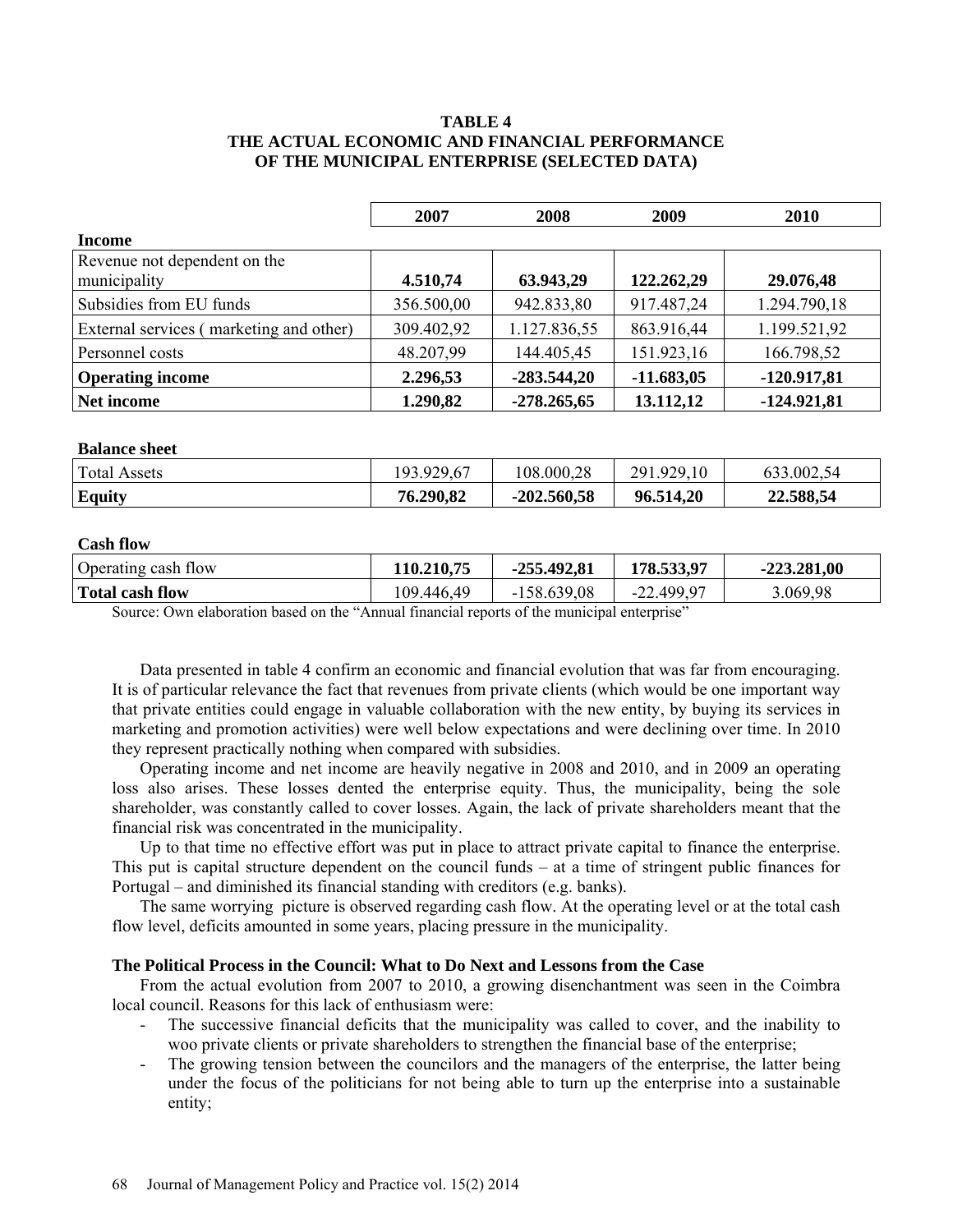- The inability of the enterprise in tackling one of the perceived weaknesses of Coimbra tourism activity; that is, contrarily to Lisbon area, where the number of foreign visitors outnumber the share of nationals, Coimbra was dependent on 65% of internal flows.
- On a more general political level, and as is know, Portugal asked, in April 2011, for an EU-IMF led financial rescue. The memorandum signed with these entities called for severe cuts in public spending. It explicitly expressed that a detailed analysis of every enterprise where the national or local government was a shareholder should be submitted to a deep scrutiny, and a decision of restructuring or closing such entities should be taken soon.

It can be seen that the municipal enterprise was not a successful venture and was turning itself into a vehicle of political bickering among parties represented in the council. A period of evaluation was called by the municipal assembly. The question in every mind was if bringing back the tourism promotional activities to the municipal structure would not be a way of saving resources without significant loss of promotional activities.

Our report stated that simply moving along as if the municipality would cover every deficit that would rise was not an option. National and local political and public finance reasons would prevent this course of action.

A restructuring plan was needed, if saving the enterprise was the general purpose of councilors. The council should give a deadline to the enterprise managers for presenting a restructuring plan covering three core issues: strategic reorientation, raising capital from private sources, and adapting the cost structure.

If, given a reasonable amount of time, no convincing plan would come forward, the tourism promotion activities could be taken again into the municipality structure and the enterprise activity would be terminated.

In times of stringent financial difficulties for most Portuguese private sector operators, the council concluded that wooing private shareholders would be hard. And banks, generally cutting credit to the economy, simply refused to back an enterprise that regularly presented losses. Thus, the management was given some months to present effective results of stronger involvement with private tourism operators and increase revenues and to adapt the cost structure.

The final of 2012 was seen an important date to evaluate the effectiveness of this new approach and, if needed, the activities would move again into the municipality fold.

A certain degree of voluntarism and excessive hopes at the beginning of the process was now having unpleasant consequences. The report of 2004 showed a detailed analysis, produced rosy financial projections, and highlighted the need of private sector involvement. But, in practice, what this case really shows is that when these intentions do not materialize, there is a severe risk of the whole project going wrong, because of lack of economic and financial muscle. Also, the municipality could have done more to attract partners into the project, therefore sharing risks with tourism operators.

Disregarding sound principles of cooperation, well established in best practice literature, meant a high price for the municipality.

# **DISCUSSION AND IMPLICATIONS**

The setting up, in context of public bodies, like a municipality, of a separate entity to promote tourism development has a solid ground in the conceptual framework for implementing touristic strategies affecting local economies (Presenza and Cipollina, 2010). After a careful diagnosis, the setting up of those bodies can enhance the positive impact of tourism activities in growth and employment that are strongly needed in some regions (Palmer, 1996).

The smooth implementation of such a partnership is, in my view, depend on three pillars which are discussed in this section: a clear and firm commitment of private and public partners to establish goals; a separation of stakeholders form day to day management of tourism promotion entities but a firm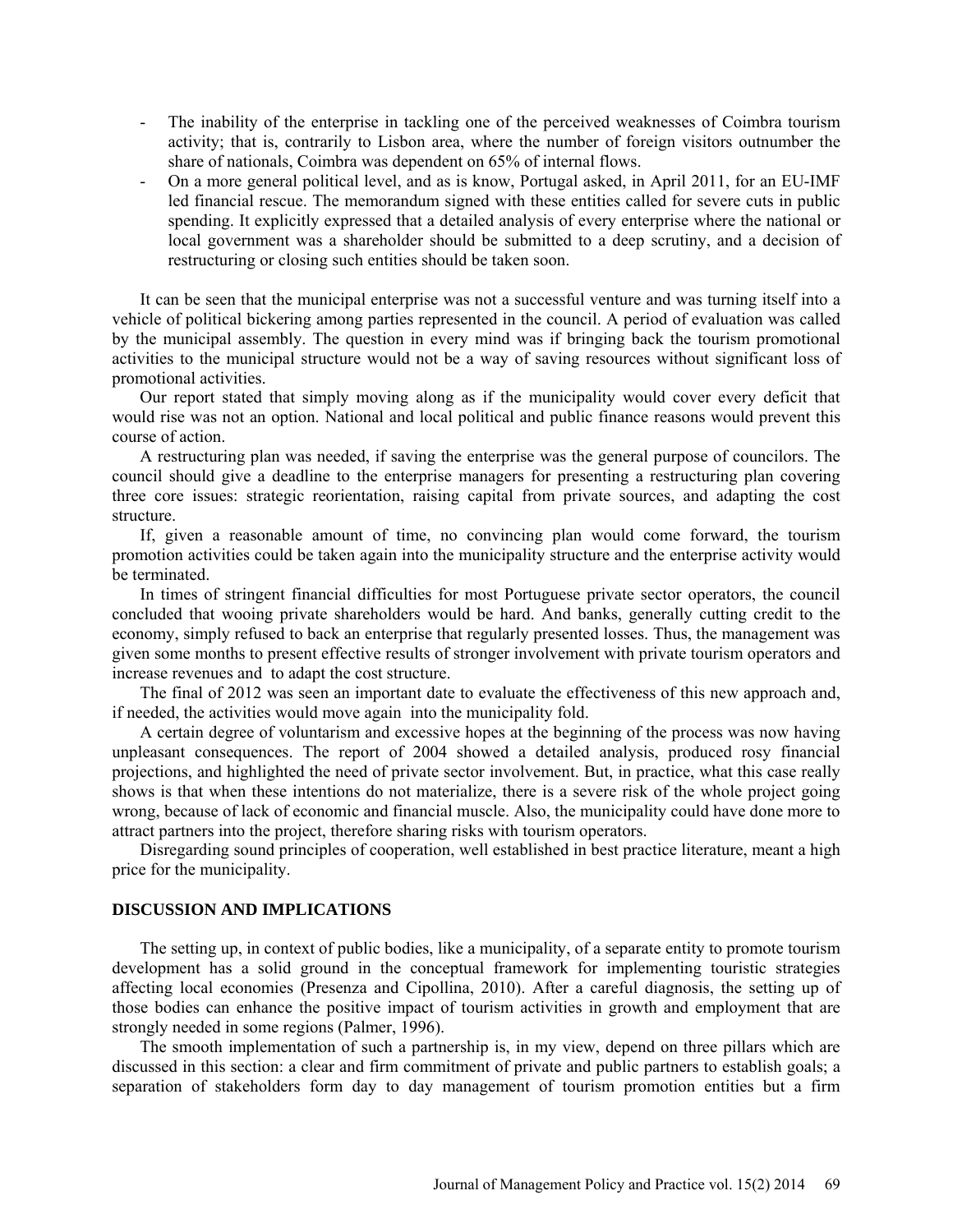accountability of managers to public and private organizations that support the them; and the setting up of contingency plans to solve problems emerging from underachievement at operating and financial levels.

Regarding the first topic, if, at its inception, a new entity that aims at bringing together public and private funds and expertise suffers from an initial lack of integration between public and private strategic goals, such disconnection can hinder the whole project and be the seed for failure (Pforr, 2006).

In the case analyzed in this paper, the absence of private stakeholders in the equity funds of the municipal enterprise, and the lack of operational integration between tourism promotion strategies and the private actors (e.g., hotels and restaurants associations, wine regions, heritage sites, privately promoted festivals and other festivities) meant that the newly formed enterprise was seen as just another public entity, disconnected from the real needs of the broad touristic sector.

As such, and given some mistrust between public and private bodies, political actors in the municipality could have done a stronger push for integrating relevant private agents. This would have strengthened the financial muscle of the entity and, also, enhanced the marketing power of the enterprise.

Secondly, and given the politically charged environment of a municipality, the management of such a new entity should not be under the vagaries of the political process. This means that competence, effectiveness of management and performance evaluation should prevail over political connectedness.

If the new enterprise is seen as an extension of political power and its staff is not seen as proficient in its core activities and has the patronage of councilors, the enterprise loses some of its status when dealing with outside parties. This is a real danger and calls for a steady political leadership from the highest placed people in a municipality.

Finally, the setting up of contingency plans to solve problems emerging from underachievement at operating and financial levels is central to any well managed entity.

In many cases, municipal enterprises tend to be set up on the assumption that councils will cover any economic and financial shortfall that its activity originates. However, and given the dire public finance situation of Portugal, such an assumption is not true. Pressure from the central government on local public organizations to be financially sound is paramount. Thus, before entering such experiences of setting up municipal enterprises careful planning must be done and alternative courses of action must be ready to be implemented.

## **CONCLUSION**

The municipality of Coimbra – a town of 145 000 inhabitants located in the Portuguese Central Region - commissioned a report on the state of the tourism promotion in its area of influence. The report, after a SWOT analysis, recommended that activities related to tourism promotion should be taken out the organizational structure of the council, and a municipal enterprise should be set up.

The expected engagement of private entities with the new enterprise, a higher degree of freedom in management decisions, and financial projections that shown positive income and cash flow, convinced local councilors to approve to the initiative. However, after 5 years of operations, no private investors could be wooed, losses amounted, and the council was, in practice, the sole provider of contracts and cash to the enterprise.

After some acrimony among political parties represented in the council, regarding the merits and problems of the firm, in 2011 everything was back to square one. The municipal enterprise was facing liquidation, and a reactivation of the tourism division of the council was under consideration.

From what has been presented in this paper the following conclusions can be drawn. Tourism represents a central economic sector in Portugal, and its importance is going to rise. Given the heavy competition on a worldwide basis, Portuguese regions need to have tourism strategies and action plans that can successfully face its competitors.

These tourism strategies usually work better if they are based on the cooperation between the public sector and private actors, involving them in the initial financing of ventures and, also, as potential revenue generators. At the local level, the setting up of municipal enterprises to deal with tourism promotion has to be preceded by sound analysis, and a special attention need to be addressed to the sustainability and